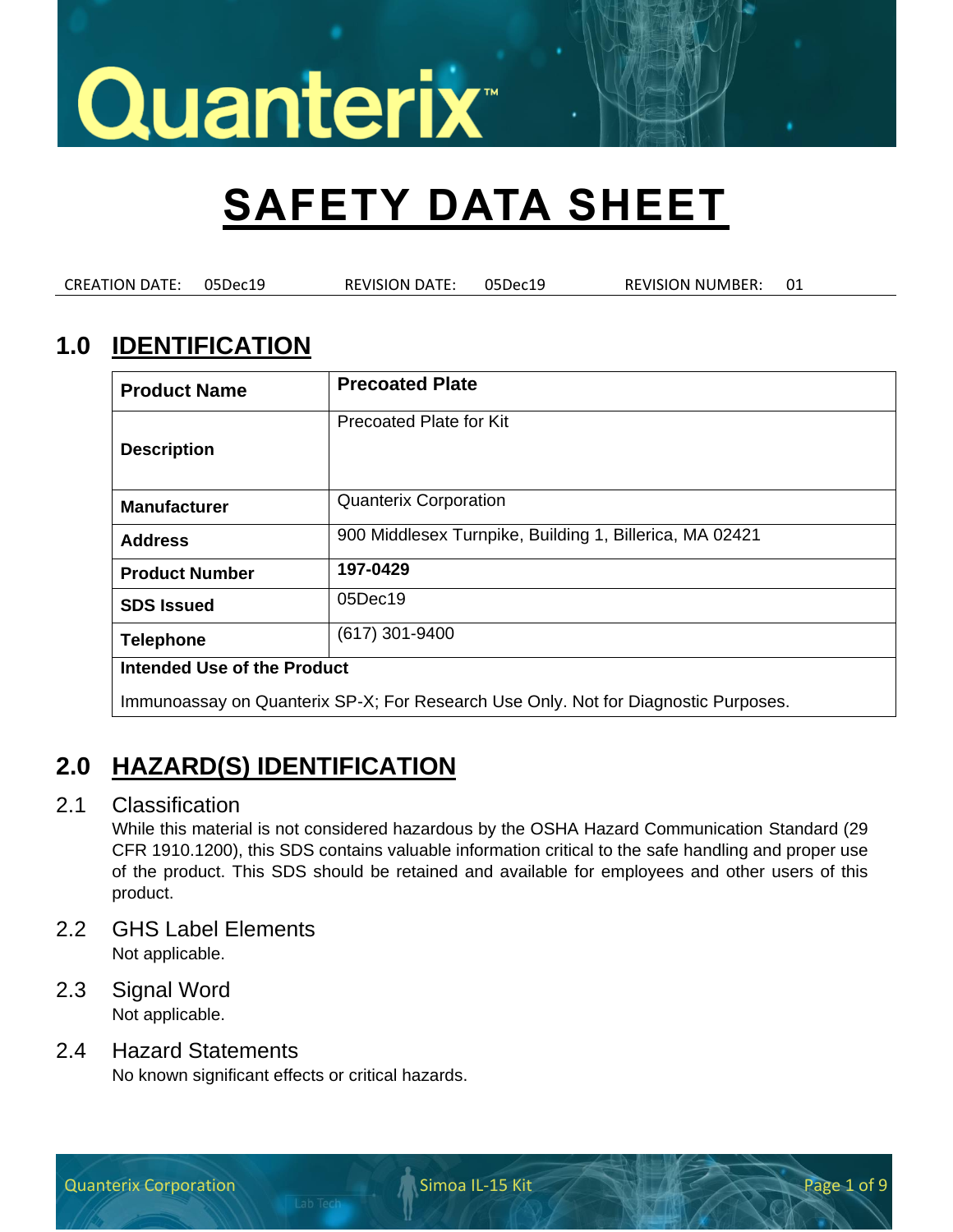# Quanterix<sup>®</sup>

- 2.5 Precautionary Statements Not applicable.
- 2.6 Hazards Not Otherwise Classified Not applicable.

## **3.0 COMPOSITION – INFORMATION ON INGREDIENTS**

3.1 Substance / Mixture Mixture.

### 3.2 Ingredient Name<sup>1,2</sup>

### **1. Precoated Plate**

| <b>COMPONENT</b>                          | <b>PERCENTAGE</b> | CAS# |
|-------------------------------------------|-------------------|------|
| PBS Coating Buffer <sup>3</sup>           | -                 |      |
| 10X Carbonate Coating Buffer <sup>3</sup> | -                 |      |
| 5X Citrate Coating Buffer <sup>3</sup>    | -                 |      |
| <b>Tween Buffer</b>                       | 1%                |      |
| Triton X-100 Buffer                       | 1%                |      |

**NOTE 1:** Any concentration shown as a range is to protect confidentiality or is due to batch variation.

- **NOTE 2:** There are no additional ingredients present which, within the current knowledge of the supplier and in the concentrations applicable, are classified as hazardous to health or the environment and hence require reporting in this section.
- **NOTE 3:** These ingredients, within the current knowledge of the supplier and in the concentrations applicable, are not classified as hazardous to health or to the environment

# **4.0 FIRST AID MEASURES**

### 4.1 Description of Necessary First Aid Measures

### **1. General**

Never give anything by mouth to an unconscious person. If you feel unwell, seek medical advice (show the label where possible).

### **2. Eye Contact**

Immediately flush eyes with plenty of water, occasionally lifting the upper and lower eyelids. Check for and remove any contact lenses. Get medical attention if irritation occurs.

### **3. Inhalation**

Remove victim to fresh air and keep at rest in a position comfortable for breathing. Get medical attention if symptoms occur.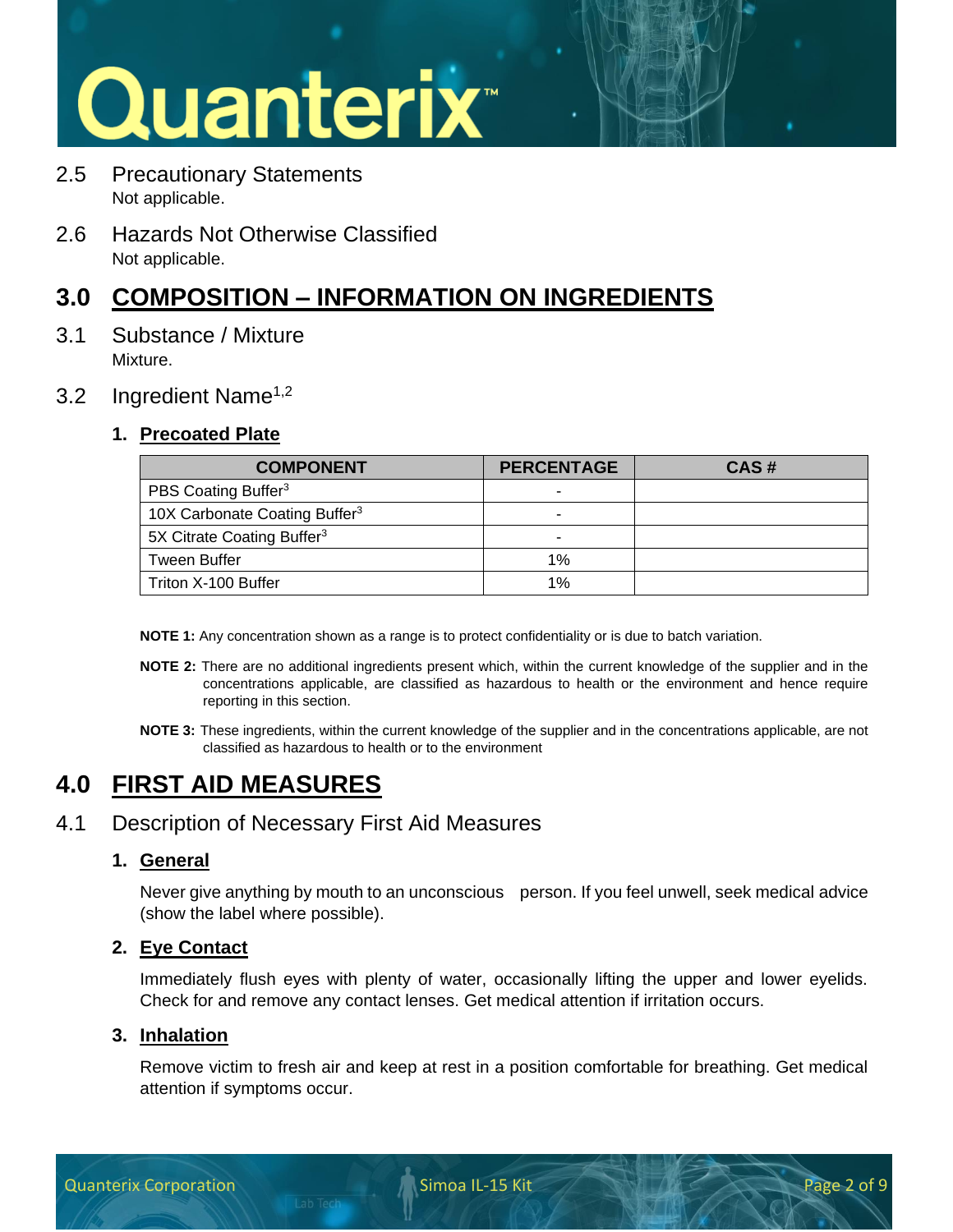### **4. Skin Contact**

Flush contaminated skin with plenty of water. Remove contaminated clothing and shoes. Get medical attention if symptoms occur.

### **5. Ingestion**

Wash out mouth with water. Remove victim to fresh air and keep at rest in a position comfortable for breathing. If material has been swallowed and the exposed person is conscious, give small quantities of water to drink. Do not induce vomiting unless directed to do so by medical personnel. Get medical attention if symptoms occur

### 4.2 Most Important Symptoms and Effects, Acute and Delayed

### **1. Potential Acute Health Effects**

**Eye Contact:** No known significant effects or critical hazards. **Inhalation:** No known significant effects or critical hazards. **Skin Contact:** No known significant effects or critical hazards. **Ingestion:** No known significant effects or critical hazards.

### **2. Over-exposure Signs and Symptoms**

| <b>Eye Contact:</b>  | No data available. |
|----------------------|--------------------|
| Inhalation:          | No data available. |
| <b>Skin Contact:</b> | No data available. |
| Ingestion:           | No data available. |

# **5.0 FIRE-FIGHTING MEASURES**

### 5.1 Extinguishing Media

### **1. Suitable Extinguishing Media**

Use an extinguishing agent suitable for the surrounding fire.

### **2. Unsuitable Extinguishing Media**

None known.

### 5.2 Special Hazards Arising from the Substance or Mixture

### **1. Fire Hazard**

Not flammable.

### **2. Explosion Hazard**

Product is not explosive.

### **3. Thermal Decomposition Products**

Decomposition products may include the following materials: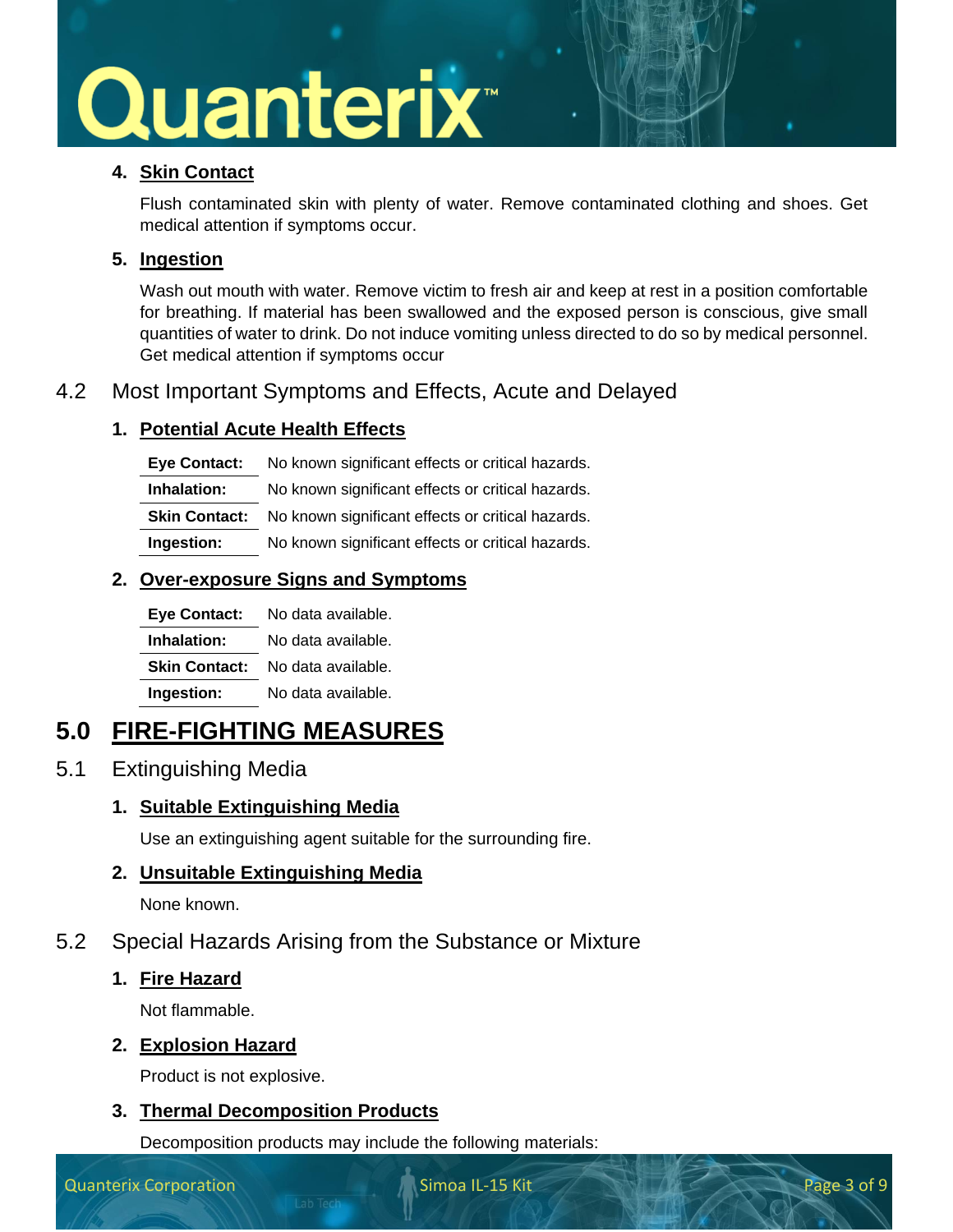# Quanterix<sup>®</sup>

- − carbon dioxide;
- − carbon monoxide;
- − sulfur oxides;
- − metal oxide/oxides

### 5.3 Advice for Fire-Fighters

#### **1. Special Protective Actions**

Promptly isolate the scene by removing all persons from the vicinity of the incident if there is a fire. No action shall be taken involving any personal risk or without suitable training.

#### **2. Special Protective Equipment**

Fire-fighters should wear appropriate protective equipment and self-contained breathing apparatus (SCBA) with a full face-piece operated in positive pressure mode.

### **6.0 ACCIDENTAL RELEASE MEASURES**

6.1 Personal Precautions, Protective Equipment and Emergency Procedures

### **1. For Non-Emergency Personnel**

No action shall be taken involving any personal risk or without suitable training. Evacuate surrounding areas. Keep unnecessary and unprotected personnel from entering. Do not touch or walk through spilled material. Put on appropriate personal protective equipment.

#### **2. For Emergency Responders**

If specialized clothing is required to deal with the spillage, take note of any information in Section 8 on suitable and unsuitable materials. See also the information in "For nonemergency personnel".

### 6.2 Environmental Precautions

Avoid dispersal of spilled material and runoff and contact with soil, waterways, drains and sewers. Inform the relevant authorities if the product has caused environmental pollution (sewers, waterways, soil or air).

### 6.3 Methods and Materials for Containment and Cleaning Up

Stop leak if without risk. Move containers from spill area. Dilute with water and mop up if watersoluble. Alternatively, or if water-insoluble, absorb with an inert dry material and place in an appropriate waste disposal container. Dispose of via a licensed waste disposal contractor.

### **7.0 HANDLING AND STORAGE**

### 7.1 Precautions for Safe Handling

Put on appropriate personal protective equipment (see section 8). Eating, drinking and smoking should be prohibited in areas where this material is handled, stored and processed. Workers should wash hands and face before eating, drinking and smoking. Do not ingest. Avoid contact with eyes, skin and clothing. Keep in the original container or an approved alternative made from a compatible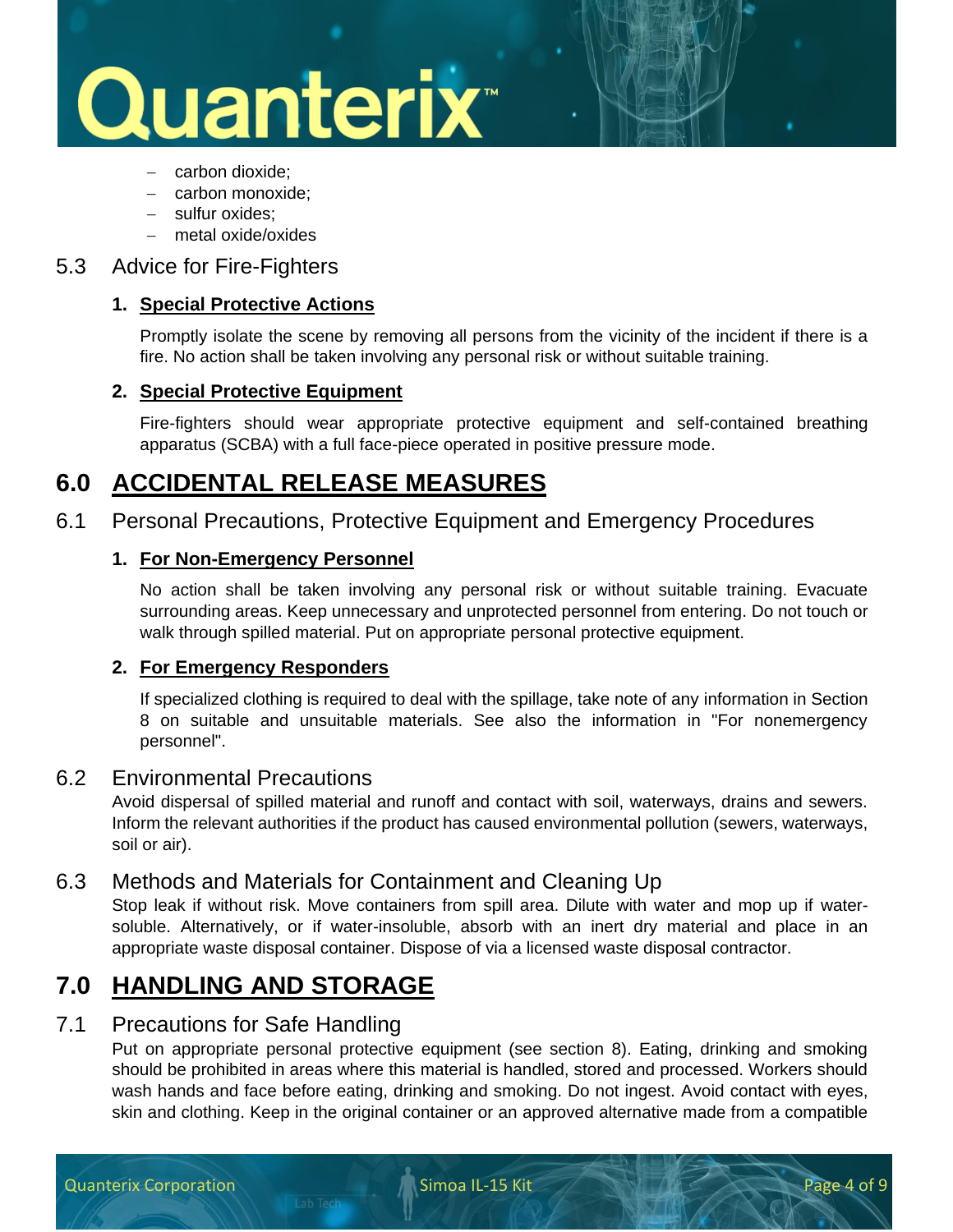# Quanterix<sup>®</sup>

material, kept tightly closed when not in use. Empty containers retain product residue and can be hazardous. Do not reuse container.

### 7.2 Conditions for Safe Storage, Including Incompatibilities

Store in accordance with local regulations. Store in original container protected from direct sunlight in a dry, cool and well-ventilated area, away from incompatible materials (see section 10) and food and drink. Keep container tightly closed and sealed until ready for use. Containers that have been opened must be carefully resealed and kept upright to prevent leakage. Do not store in unlabeled containers. Use appropriate containment to avoid environmental contamination.

# **8.0 EXPOSURE CONTROLS AND PERSONAL PROTECTION**

### 8.1 Occupational Exposure Limits

| <b>Ingredient Name</b> | <b>Exposure Limits</b> |
|------------------------|------------------------|
| n/a                    | n/a                    |

### 8.2 Recommended Monitoring procedures:

If this product contains ingredients with exposure limits, personal, workplace atmosphere or biological monitoring may be required to determine the effectiveness of the ventilation or other control measures and/or the necessity to use respiratory protective equipment.

### 8.3 Engineering Measures:

No special ventilation requirements. Good general ventilation should be sufficient to control worker exposure to airborne contaminants. If this product contains ingredients with exposure limits, use process enclosures, local exhaust ventilation or other engineering controls to keep worker exposure below any recommended or statutory limits.

### 8.4 Hygiene Measures

Wash hands, forearms and face thoroughly after handling chemical products, before eating, smoking and using the lavatory and at the end of the working period. Appropriate techniques should be used to remove potentially contaminated clothing. Wash contaminated clothing before reusing. Ensure that eyewash stations and safety showers are close to the workstation location.

### 8.5 Personal Protection

### **1. Respiratory**

Use a properly fitted, air-purifying or air-fed respirator complying with an approved standard if a risk assessment indicates this is necessary. Respirator selection must be based on known or anticipated exposure levels, the hazards of the product and the safe working limits of the selected respirator.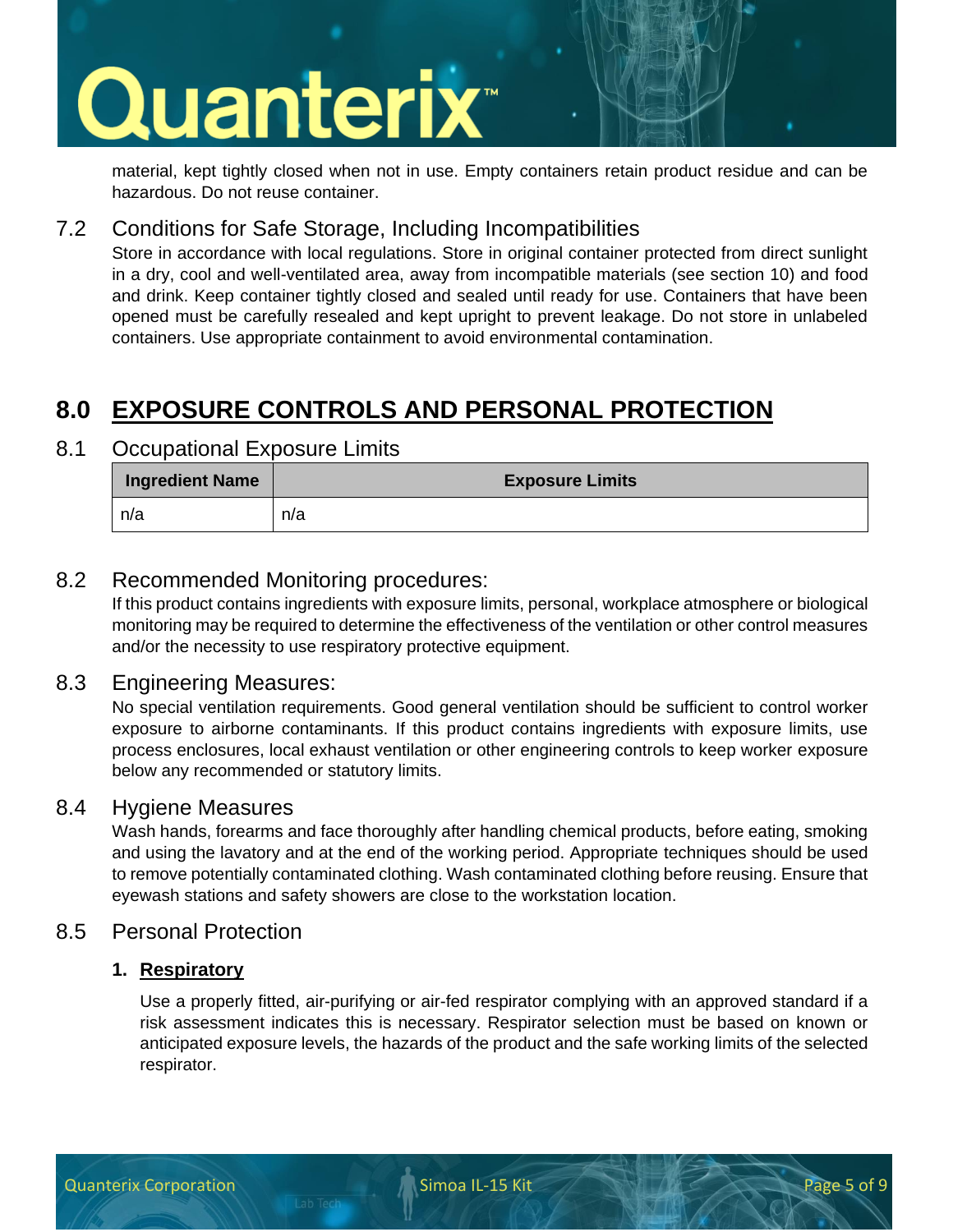### **2. Hands**

Chemical-resistant, impervious gloves complying with an approved standard should be worn at all times when handling chemical products if a risk assessment indicates this is necessary.

### **3. Eyes**

Safety eyewear complying with an approved standard should be used when a risk assessment indicates this is necessary to avoid exposure to liquid splashes, mists, gases or dusts.

### **4. Skin**

Personal protective equipment for the body should be selected based on the task being performed and the risks involved and should be approved by a specialist before handling this product.

## **9.0 PHYSICAL AND CHEMICAL PROPERTIES**

### 9.1 Information on Basic Physical and Chemical Properties

### **1. Appearance**

| <b>Physical State</b>                                | Liquid             |
|------------------------------------------------------|--------------------|
| Color                                                | Clear              |
| Odor                                                 | No data available. |
| <b>Odor Threshold</b>                                | No data available. |
| pH                                                   | No data available. |
| <b>Melting Point</b>                                 | No data available. |
| <b>Boiling Point</b>                                 | No data available. |
| <b>Flash Point</b>                                   | No data available. |
| <b>Evaporation Rate</b>                              | No data available. |
| <b>Flammability</b><br>(solid, gas)                  | No data available. |
| <b>Lower and Upper</b><br><b>Explosive Limits</b>    | No data available. |
| <b>Vapor Pressure</b>                                | No data available. |
| <b>Vapor Density</b>                                 | No data available. |
| <b>Relative Density</b>                              | No data available. |
| <b>Solubility</b>                                    | No data available. |
| <b>Partition</b><br>Coefficient: n-<br>octanol/water | No data available. |
| <b>Auto-ignition</b><br><b>Temperature</b>           | No data available. |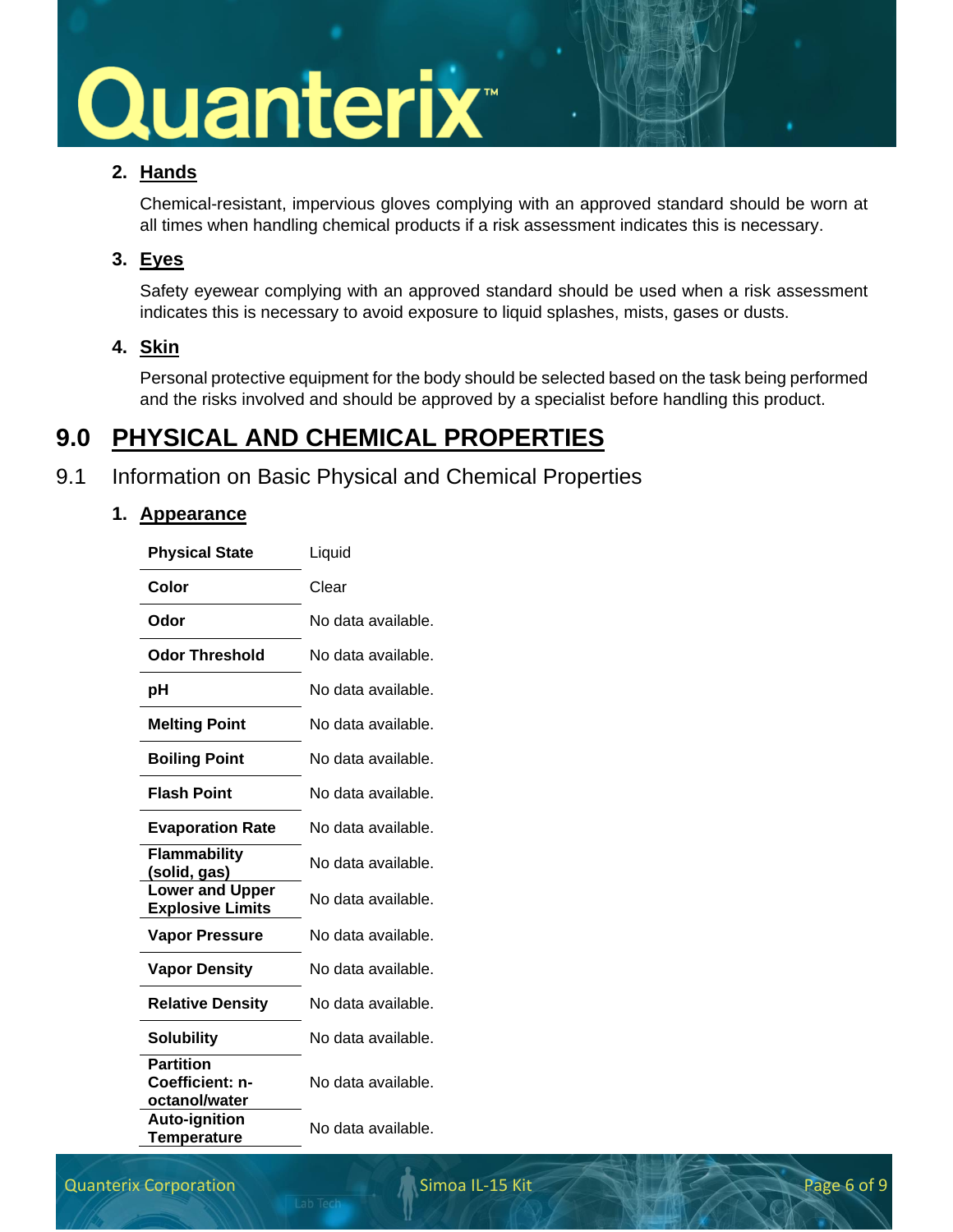**Decomposition Temperature** No data available. **Viscosity** No data available.

# **10.0 STABILITY AND REACTIVITY**

- 10.1 Reactivity No specific test data related to reactivity available for this product or its ingredients.
- 10.2 Chemical Stability The product is stable.
- 10.3 Possibility of Hazardous Reactions Under normal conditions of storage and use, hazardous reactions will not occur.
- 10.4 Conditions to Avoid Keep away from heat.
- 10.5 Incompatible Materials None known.
- 10.6 Hazardous Decomposition Products Under normal conditions of storage and use, hazardous decomposition products should not be produced.

## **11.0 TOXICOLOGICAL INFORMATION**

- 11.1 Information on Toxicological Effects
	- **1. Acute Toxicity**

No data available.

**2. Irritation / Corrosion**

No data available.

**3. Sensitization**

No data available.

### **4. Mutagenicity**

No data available.

### **5. Carcinogenicity**

No data available.

### **6. Reproductive Toxicity**

No data available.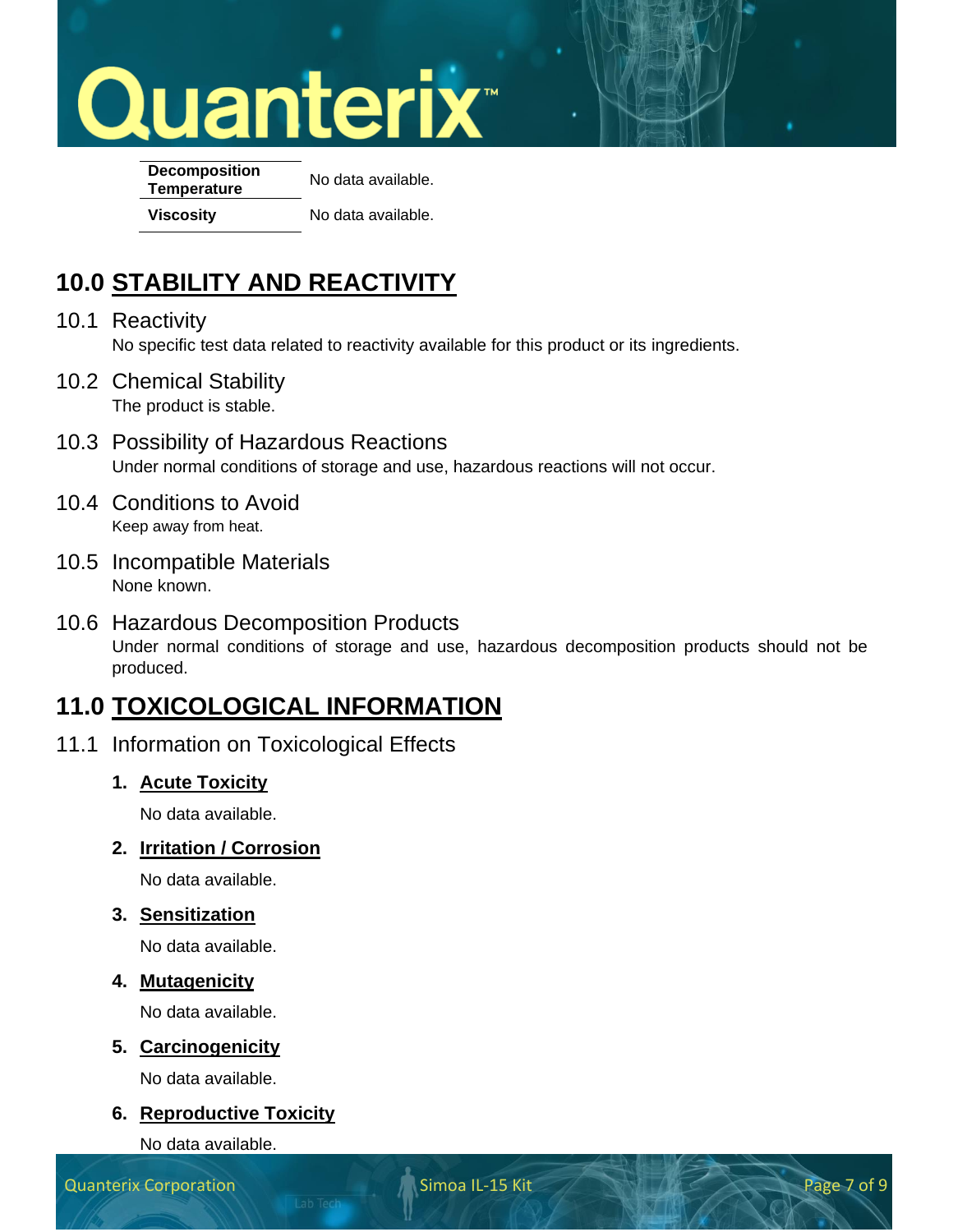### **7. Teratogenicity**

No data available.

**8. Specific Organ Toxicity (Single Exposure)**

No data available.

**9. Specific Organ Toxicity (Repeated Exposure)**

No data available.

### **10.Aspiration Hazard**

No data available.

### **11.Information on the Likely Routes of Exposure**

No data available.

### **12.Potential Acute Health Effects**

| Eye Contact:         | No known significant effects or critical hazards. |
|----------------------|---------------------------------------------------|
| Inhalation:          | No known significant effects or critical hazards. |
| <b>Skin Contact:</b> | No known significant effects or critical hazards. |
| Ingestion:           | No known significant effects or critical hazards. |

### **13.Symptoms Related to the Physical, Chemical and Toxicological Characteristics**

**Eye Contact:** No known significant effects or critical hazards.

**Inhalation:** No known significant effects or critical hazards.

**Skin Contact:** No known significant effects or critical hazards.

**Ingestion:** No known significant effects or critical hazards.

### **14.Potential Chronic Health Effects**

| No known significant effects or critical hazards. |
|---------------------------------------------------|
| No known significant effects or critical hazards. |
| No known significant effects or critical hazards. |
| No known significant effects or critical hazards. |
| No known significant effects or critical hazards. |
| No known significant effects or critical hazards. |
|                                                   |

# **12.0 ECOLOGICAL INFORMATION**

- 12.1 Ecological Toxicity No data available.
- 12.2 Persistence and Degradability No data available.